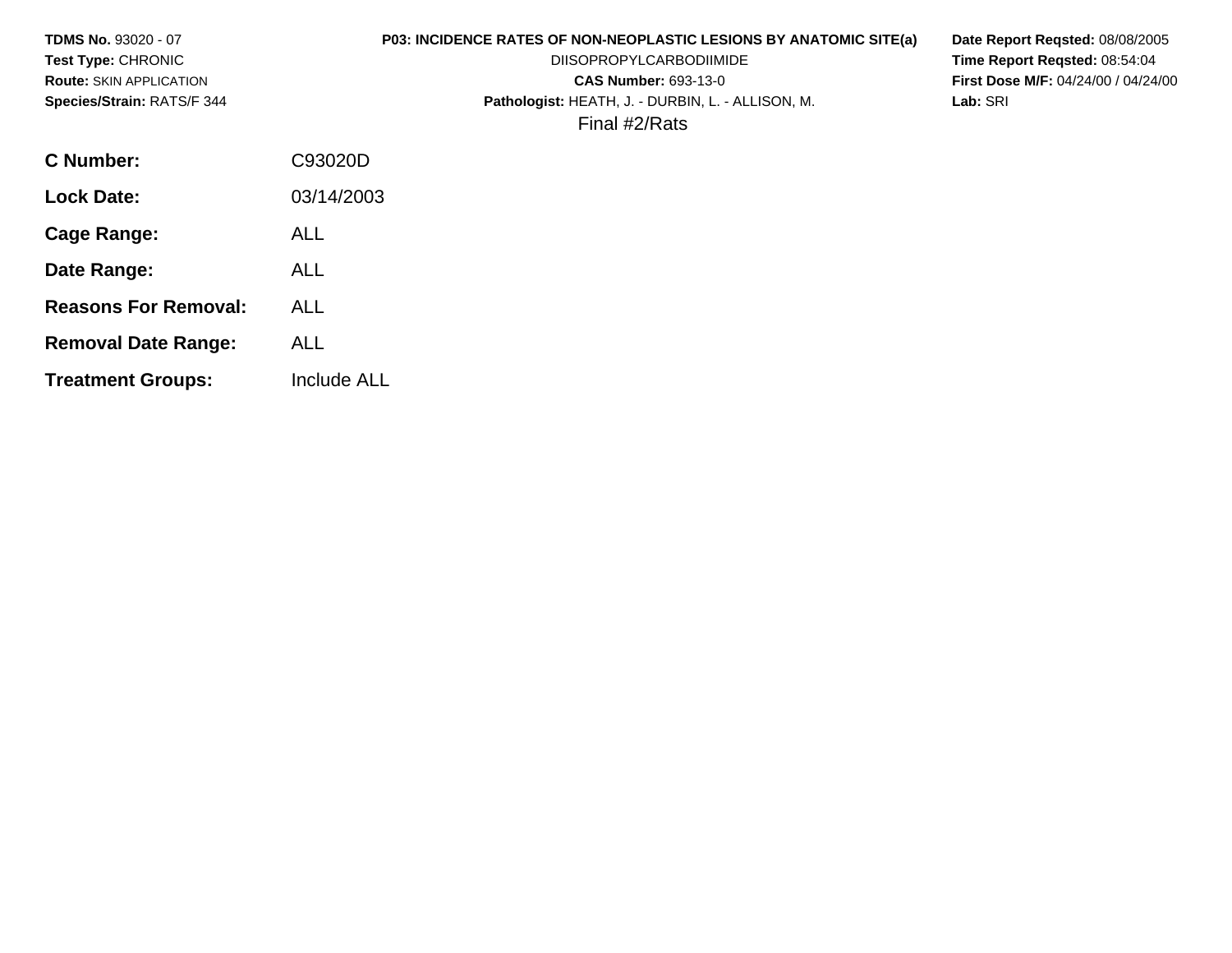**TDMS No.** 93020 - 07 **Test Type:** CHRONIC **Route:** SKIN APPLICATION

# **Species/Strain:** RATS/F 344

**P03: INCIDENCE RATES OF NON-NEOPLASTIC LESIONS BY ANATOMIC SITE(a)** 

DIISOPROPYLCARBODIIMIDE

**CAS Number:** 693-13-0

**Pathologist:** HEATH, J. - DURBIN, L. - ALLISON, M.

**Date Report Reqsted:** 08/08/2005 **Time Report Reqsted:** 08:54:04 **First Dose M/F:** 04/24/00 / 04/24/00 **Lab:** SRI

| <b>Disposition Summary</b><br>50<br>50<br><b>Animals Initially in Study</b><br>50<br>50<br><b>Early Deaths</b><br><b>Moribund Sacrifice</b><br>18<br>12<br>23<br>10<br><b>Natural Death</b><br>12<br>8<br>8<br>10<br><b>Survivors</b><br><b>Terminal Sacrifice</b><br>32<br>17<br>20<br>30<br>50<br>50<br>50<br>50<br><b>Animals Examined Microscopically</b><br>(50)<br>(50)<br>(50)<br>Intestine Large, Cecum<br>(49)<br>Ulcer<br>1(2%)<br>Edema<br>1(2%)<br>2(4%)<br>4(8%)<br>2(4%)<br>Hemorrhage<br>1(2%)<br>Intestine Large, Colon<br>(50)<br>(50)<br>(50)<br>(50)<br>Inflammation, Chronic Active<br>1(2%)<br>Intestine Small, Duodenum<br>(49)<br>(49)<br>(49)<br>(49)<br>1(2%)<br>1(2%)<br>Epithelium, Hyperplasia<br>2(4%)<br>(50)<br>(50)<br>(50)<br>Liver<br>(50)<br>2(4%)<br>2(4%)<br>1(2%)<br>1(2%)<br>Angiectasis<br><b>Clear Cell Focus</b><br>16 (32%)<br>11 (22%)<br>14 (28%)<br>8 (16%)<br><b>Mixed Cell Focus</b><br>4(8%)<br>6(12%)<br>6(12%)<br>4(8%)<br>14 (28%)<br>14 (28%)<br><b>Basophilic Focus</b><br>22 (44%)<br>9(18%)<br>5(10%)<br>Hepatodiaphragmatic Nodule<br>5(10%)<br>7 (14%)<br>8 (16%)<br>6(12%)<br>Eosinophilic Focus<br>2(4%)<br>7 (14%)<br>4(8%)<br>3(6%)<br>4(8%)<br>Degeneration, Cystic<br>5(10%)<br>1(2%)<br>1(2%)<br>Necrosis, Focal<br>Infiltration Cellular, Mixed Cell<br>2(4%)<br>4(8%)<br>Regeneration<br>1(2%)<br>1(2%)<br>Hemorrhage<br>1(2%)<br>2(4%)<br>1(2%)<br>Metaplasia, Atypical<br>1(2%)<br>Cyst<br>Bile Duct, Hyperplasia<br>33 (66%)<br>36 (72%)<br>31 (62%)<br>17 (34%)<br>4(8%)<br>3(6%)<br>Centrilobular, Necrosis<br>2(4%)<br>Hepatocyte, Vacuolization Cytoplasmic<br>6(12%)<br>6(12%)<br>7 (14%)<br>1(2%)<br>Kupffer Cell, Pigmentation<br>2(4%) | <b>FISCHER 344 RATS MALE</b> | 0 MG/KG | <b>10 MG/KG</b> | 20 MG/KG | 40 MG/KG |  |
|----------------------------------------------------------------------------------------------------------------------------------------------------------------------------------------------------------------------------------------------------------------------------------------------------------------------------------------------------------------------------------------------------------------------------------------------------------------------------------------------------------------------------------------------------------------------------------------------------------------------------------------------------------------------------------------------------------------------------------------------------------------------------------------------------------------------------------------------------------------------------------------------------------------------------------------------------------------------------------------------------------------------------------------------------------------------------------------------------------------------------------------------------------------------------------------------------------------------------------------------------------------------------------------------------------------------------------------------------------------------------------------------------------------------------------------------------------------------------------------------------------------------------------------------------------------------------------------------------------------------------------------------------------------------------------------------------------------------|------------------------------|---------|-----------------|----------|----------|--|
|                                                                                                                                                                                                                                                                                                                                                                                                                                                                                                                                                                                                                                                                                                                                                                                                                                                                                                                                                                                                                                                                                                                                                                                                                                                                                                                                                                                                                                                                                                                                                                                                                                                                                                                      |                              |         |                 |          |          |  |
|                                                                                                                                                                                                                                                                                                                                                                                                                                                                                                                                                                                                                                                                                                                                                                                                                                                                                                                                                                                                                                                                                                                                                                                                                                                                                                                                                                                                                                                                                                                                                                                                                                                                                                                      |                              |         |                 |          |          |  |
|                                                                                                                                                                                                                                                                                                                                                                                                                                                                                                                                                                                                                                                                                                                                                                                                                                                                                                                                                                                                                                                                                                                                                                                                                                                                                                                                                                                                                                                                                                                                                                                                                                                                                                                      |                              |         |                 |          |          |  |
|                                                                                                                                                                                                                                                                                                                                                                                                                                                                                                                                                                                                                                                                                                                                                                                                                                                                                                                                                                                                                                                                                                                                                                                                                                                                                                                                                                                                                                                                                                                                                                                                                                                                                                                      |                              |         |                 |          |          |  |
|                                                                                                                                                                                                                                                                                                                                                                                                                                                                                                                                                                                                                                                                                                                                                                                                                                                                                                                                                                                                                                                                                                                                                                                                                                                                                                                                                                                                                                                                                                                                                                                                                                                                                                                      |                              |         |                 |          |          |  |
|                                                                                                                                                                                                                                                                                                                                                                                                                                                                                                                                                                                                                                                                                                                                                                                                                                                                                                                                                                                                                                                                                                                                                                                                                                                                                                                                                                                                                                                                                                                                                                                                                                                                                                                      |                              |         |                 |          |          |  |
|                                                                                                                                                                                                                                                                                                                                                                                                                                                                                                                                                                                                                                                                                                                                                                                                                                                                                                                                                                                                                                                                                                                                                                                                                                                                                                                                                                                                                                                                                                                                                                                                                                                                                                                      |                              |         |                 |          |          |  |
|                                                                                                                                                                                                                                                                                                                                                                                                                                                                                                                                                                                                                                                                                                                                                                                                                                                                                                                                                                                                                                                                                                                                                                                                                                                                                                                                                                                                                                                                                                                                                                                                                                                                                                                      |                              |         |                 |          |          |  |
|                                                                                                                                                                                                                                                                                                                                                                                                                                                                                                                                                                                                                                                                                                                                                                                                                                                                                                                                                                                                                                                                                                                                                                                                                                                                                                                                                                                                                                                                                                                                                                                                                                                                                                                      | <b>ALIMENTARY SYSTEM</b>     |         |                 |          |          |  |
|                                                                                                                                                                                                                                                                                                                                                                                                                                                                                                                                                                                                                                                                                                                                                                                                                                                                                                                                                                                                                                                                                                                                                                                                                                                                                                                                                                                                                                                                                                                                                                                                                                                                                                                      |                              |         |                 |          |          |  |
|                                                                                                                                                                                                                                                                                                                                                                                                                                                                                                                                                                                                                                                                                                                                                                                                                                                                                                                                                                                                                                                                                                                                                                                                                                                                                                                                                                                                                                                                                                                                                                                                                                                                                                                      |                              |         |                 |          |          |  |
|                                                                                                                                                                                                                                                                                                                                                                                                                                                                                                                                                                                                                                                                                                                                                                                                                                                                                                                                                                                                                                                                                                                                                                                                                                                                                                                                                                                                                                                                                                                                                                                                                                                                                                                      |                              |         |                 |          |          |  |
|                                                                                                                                                                                                                                                                                                                                                                                                                                                                                                                                                                                                                                                                                                                                                                                                                                                                                                                                                                                                                                                                                                                                                                                                                                                                                                                                                                                                                                                                                                                                                                                                                                                                                                                      |                              |         |                 |          |          |  |
|                                                                                                                                                                                                                                                                                                                                                                                                                                                                                                                                                                                                                                                                                                                                                                                                                                                                                                                                                                                                                                                                                                                                                                                                                                                                                                                                                                                                                                                                                                                                                                                                                                                                                                                      |                              |         |                 |          |          |  |
|                                                                                                                                                                                                                                                                                                                                                                                                                                                                                                                                                                                                                                                                                                                                                                                                                                                                                                                                                                                                                                                                                                                                                                                                                                                                                                                                                                                                                                                                                                                                                                                                                                                                                                                      |                              |         |                 |          |          |  |
|                                                                                                                                                                                                                                                                                                                                                                                                                                                                                                                                                                                                                                                                                                                                                                                                                                                                                                                                                                                                                                                                                                                                                                                                                                                                                                                                                                                                                                                                                                                                                                                                                                                                                                                      |                              |         |                 |          |          |  |
|                                                                                                                                                                                                                                                                                                                                                                                                                                                                                                                                                                                                                                                                                                                                                                                                                                                                                                                                                                                                                                                                                                                                                                                                                                                                                                                                                                                                                                                                                                                                                                                                                                                                                                                      |                              |         |                 |          |          |  |
|                                                                                                                                                                                                                                                                                                                                                                                                                                                                                                                                                                                                                                                                                                                                                                                                                                                                                                                                                                                                                                                                                                                                                                                                                                                                                                                                                                                                                                                                                                                                                                                                                                                                                                                      |                              |         |                 |          |          |  |
|                                                                                                                                                                                                                                                                                                                                                                                                                                                                                                                                                                                                                                                                                                                                                                                                                                                                                                                                                                                                                                                                                                                                                                                                                                                                                                                                                                                                                                                                                                                                                                                                                                                                                                                      |                              |         |                 |          |          |  |
|                                                                                                                                                                                                                                                                                                                                                                                                                                                                                                                                                                                                                                                                                                                                                                                                                                                                                                                                                                                                                                                                                                                                                                                                                                                                                                                                                                                                                                                                                                                                                                                                                                                                                                                      |                              |         |                 |          |          |  |
|                                                                                                                                                                                                                                                                                                                                                                                                                                                                                                                                                                                                                                                                                                                                                                                                                                                                                                                                                                                                                                                                                                                                                                                                                                                                                                                                                                                                                                                                                                                                                                                                                                                                                                                      |                              |         |                 |          |          |  |
|                                                                                                                                                                                                                                                                                                                                                                                                                                                                                                                                                                                                                                                                                                                                                                                                                                                                                                                                                                                                                                                                                                                                                                                                                                                                                                                                                                                                                                                                                                                                                                                                                                                                                                                      |                              |         |                 |          |          |  |
|                                                                                                                                                                                                                                                                                                                                                                                                                                                                                                                                                                                                                                                                                                                                                                                                                                                                                                                                                                                                                                                                                                                                                                                                                                                                                                                                                                                                                                                                                                                                                                                                                                                                                                                      |                              |         |                 |          |          |  |
|                                                                                                                                                                                                                                                                                                                                                                                                                                                                                                                                                                                                                                                                                                                                                                                                                                                                                                                                                                                                                                                                                                                                                                                                                                                                                                                                                                                                                                                                                                                                                                                                                                                                                                                      |                              |         |                 |          |          |  |
|                                                                                                                                                                                                                                                                                                                                                                                                                                                                                                                                                                                                                                                                                                                                                                                                                                                                                                                                                                                                                                                                                                                                                                                                                                                                                                                                                                                                                                                                                                                                                                                                                                                                                                                      |                              |         |                 |          |          |  |
|                                                                                                                                                                                                                                                                                                                                                                                                                                                                                                                                                                                                                                                                                                                                                                                                                                                                                                                                                                                                                                                                                                                                                                                                                                                                                                                                                                                                                                                                                                                                                                                                                                                                                                                      |                              |         |                 |          |          |  |
|                                                                                                                                                                                                                                                                                                                                                                                                                                                                                                                                                                                                                                                                                                                                                                                                                                                                                                                                                                                                                                                                                                                                                                                                                                                                                                                                                                                                                                                                                                                                                                                                                                                                                                                      |                              |         |                 |          |          |  |
|                                                                                                                                                                                                                                                                                                                                                                                                                                                                                                                                                                                                                                                                                                                                                                                                                                                                                                                                                                                                                                                                                                                                                                                                                                                                                                                                                                                                                                                                                                                                                                                                                                                                                                                      |                              |         |                 |          |          |  |
|                                                                                                                                                                                                                                                                                                                                                                                                                                                                                                                                                                                                                                                                                                                                                                                                                                                                                                                                                                                                                                                                                                                                                                                                                                                                                                                                                                                                                                                                                                                                                                                                                                                                                                                      |                              |         |                 |          |          |  |
|                                                                                                                                                                                                                                                                                                                                                                                                                                                                                                                                                                                                                                                                                                                                                                                                                                                                                                                                                                                                                                                                                                                                                                                                                                                                                                                                                                                                                                                                                                                                                                                                                                                                                                                      |                              |         |                 |          |          |  |
|                                                                                                                                                                                                                                                                                                                                                                                                                                                                                                                                                                                                                                                                                                                                                                                                                                                                                                                                                                                                                                                                                                                                                                                                                                                                                                                                                                                                                                                                                                                                                                                                                                                                                                                      |                              |         |                 |          |          |  |
|                                                                                                                                                                                                                                                                                                                                                                                                                                                                                                                                                                                                                                                                                                                                                                                                                                                                                                                                                                                                                                                                                                                                                                                                                                                                                                                                                                                                                                                                                                                                                                                                                                                                                                                      |                              |         |                 |          |          |  |
|                                                                                                                                                                                                                                                                                                                                                                                                                                                                                                                                                                                                                                                                                                                                                                                                                                                                                                                                                                                                                                                                                                                                                                                                                                                                                                                                                                                                                                                                                                                                                                                                                                                                                                                      |                              |         |                 |          |          |  |
|                                                                                                                                                                                                                                                                                                                                                                                                                                                                                                                                                                                                                                                                                                                                                                                                                                                                                                                                                                                                                                                                                                                                                                                                                                                                                                                                                                                                                                                                                                                                                                                                                                                                                                                      |                              |         |                 |          |          |  |
| (9)<br>(12)<br>(6)<br>Mesentery<br>(9)                                                                                                                                                                                                                                                                                                                                                                                                                                                                                                                                                                                                                                                                                                                                                                                                                                                                                                                                                                                                                                                                                                                                                                                                                                                                                                                                                                                                                                                                                                                                                                                                                                                                               |                              |         |                 |          |          |  |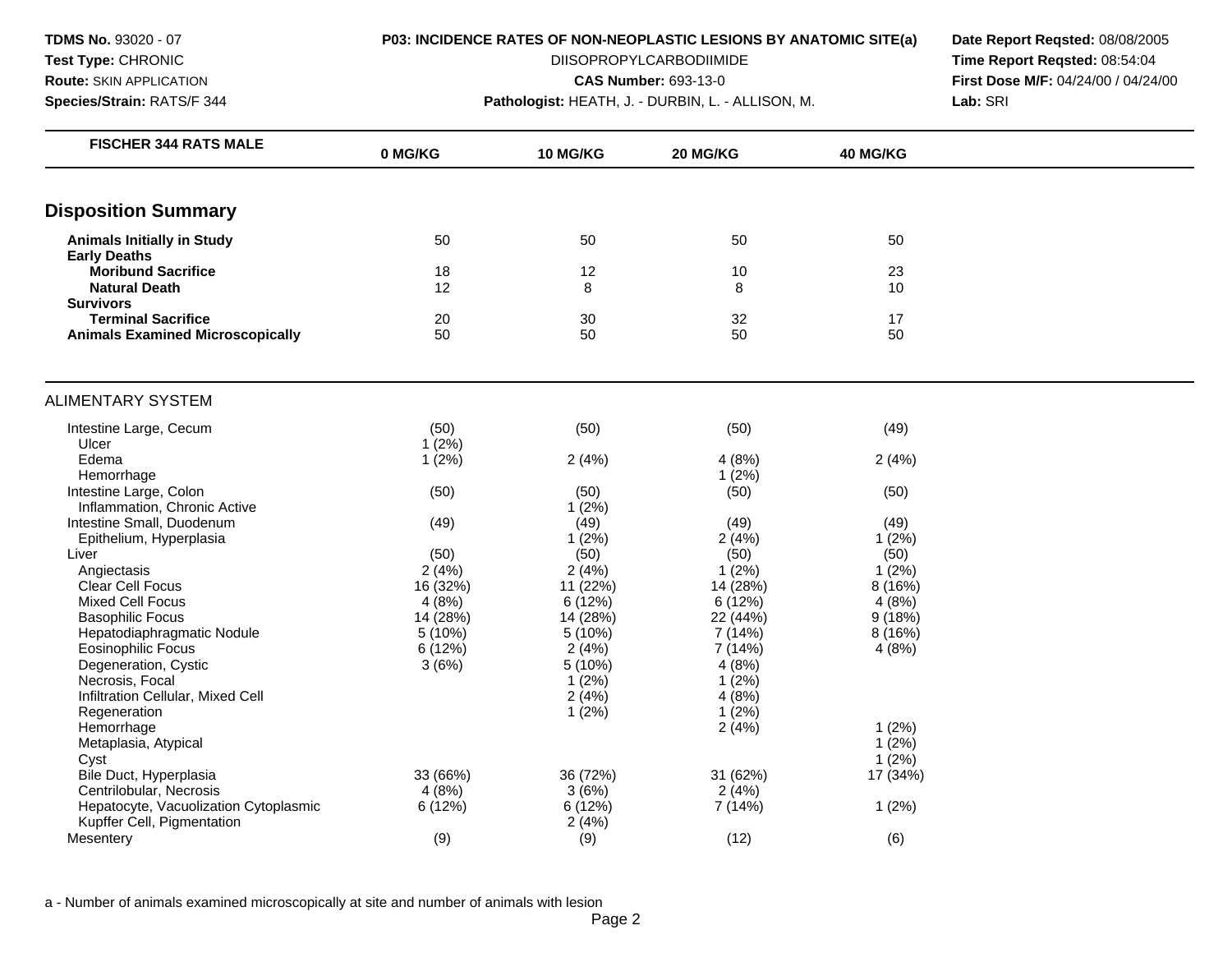**Species/Strain:** RATS/F 344 **Pathologist:** HEATH, J. - DURBIN, L. - ALLISON, M. **Lab:** SRI

**Test Type: CHRONIC CHRONIC** DIISOPROPYLCARBODIIMIDE **Time Report Reqsted:** 08:54:04 **Route:** SKIN APPLICATION **CAS Number: 693-13-0 CAS Number: 693-13-0 First Dose M/F:** 04/24/00 / 04/24/00

| <b>FISCHER 344 RATS MALE</b>   | 0 MG/KG   | 10 MG/KG | 20 MG/KG | 40 MG/KG |  |
|--------------------------------|-----------|----------|----------|----------|--|
|                                |           |          |          |          |  |
| <b>Accessory Spleen</b>        | $1(11\%)$ |          |          |          |  |
| Fat, Necrosis                  | 7 (78%)   | 6(67%)   | 8 (67%)  | 3(50%)   |  |
| Pancreas                       | (50)      | (50)     | (50)     | (50)     |  |
| Atrophy                        | 18 (36%)  | 28 (56%) | 32 (64%) | 21 (42%) |  |
| Cyst                           | 2(4%)     | 3(6%)    | 5 (10%)  | 3(6%)    |  |
| Hemorrhage                     |           |          | 1(2%)    |          |  |
| Acinus, Cytoplasmic Alteration |           | 1(2%)    | 1(2%)    | 1(2%)    |  |
| Acinus, Hyperplasia, Focal     | 2(4%)     | 5 (10%)  | 4(8%)    |          |  |
| <b>Salivary Glands</b>         | (49)      | (50)     | (50)     | (50)     |  |
| Atrophy                        | 1(2%)     |          | 1(2%)    | 2(4%)    |  |
| Necrosis                       |           |          | 1(2%)    | 1(2%)    |  |
| Stomach, Forestomach           | (50)      | (50)     | (50)     | (49)     |  |
| Inflammation, Chronic          | 2(4%)     | $1(2\%)$ |          | 2(4%)    |  |
| Ulcer                          | 7(14%)    | 6 (12%)  | 6(12%)   | 2(4%)    |  |
| Erosion                        | 1(2%)     | 1(2%)    | $1(2\%)$ |          |  |
| Edema                          | 3(6%)     | 3(6%)    | 5 (10%)  | 2(4%)    |  |
| Perforation                    | 1(2%)     |          | 1(2%)    |          |  |
| Diverticulum                   |           | 1(2%)    |          |          |  |
| Epithelium, Hyperplasia        | 7(14%)    | 6 (12%)  | 8(16%)   | 5 (10%)  |  |
| Stomach, Glandular             | (50)      | (50)     | (50)     | (49)     |  |
| Inflammation, Chronic          | 1(2%)     | 1(2%)    |          |          |  |
| Erosion                        | 7 (14%)   | 6 (12%)  | 3(6%)    | 3(6%)    |  |
| Ulcer                          | 4(8%)     | 2(4%)    | 3(6%)    | 1(2%)    |  |
| Cyst                           |           | 1(2%)    | 1(2%)    |          |  |
| Edema                          |           | 2(4%)    |          |          |  |
| Glands, Hyperplasia            | 2(4%)     |          | 1(2%)    | 1(2%)    |  |
|                                |           |          |          |          |  |
| <b>CARDIOVASCULAR SYSTEM</b>   |           |          |          |          |  |
| Heart                          | (50)      | (50)     | (50)     | (50)     |  |
| Cardiomyopathy                 | 41 (82%)  | 44 (88%) | 44 (88%) | 36 (72%) |  |
| Thrombosis                     | 5 (10%)   | 1(2%)    | 5(10%)   |          |  |
| Inflammation, Chronic          |           | 1(2%)    | 1(2%)    |          |  |
|                                |           |          |          |          |  |
| <b>ENDOCRINE SYSTEM</b>        |           |          |          |          |  |
| <b>Adrenal Cortex</b>          | (50)      | (49)     | (50)     | (50)     |  |
| Degeneration, Fatty            | 12 (24%)  | 11 (22%) | 15 (30%) | 8 (16%)  |  |
| Hyperplasia, Diffuse           | 1(2%)     |          |          |          |  |
| Hyperplasia, Focal             | 8(16%)    | 8 (16%)  | 5 (10%)  | 5 (10%)  |  |
|                                |           |          |          |          |  |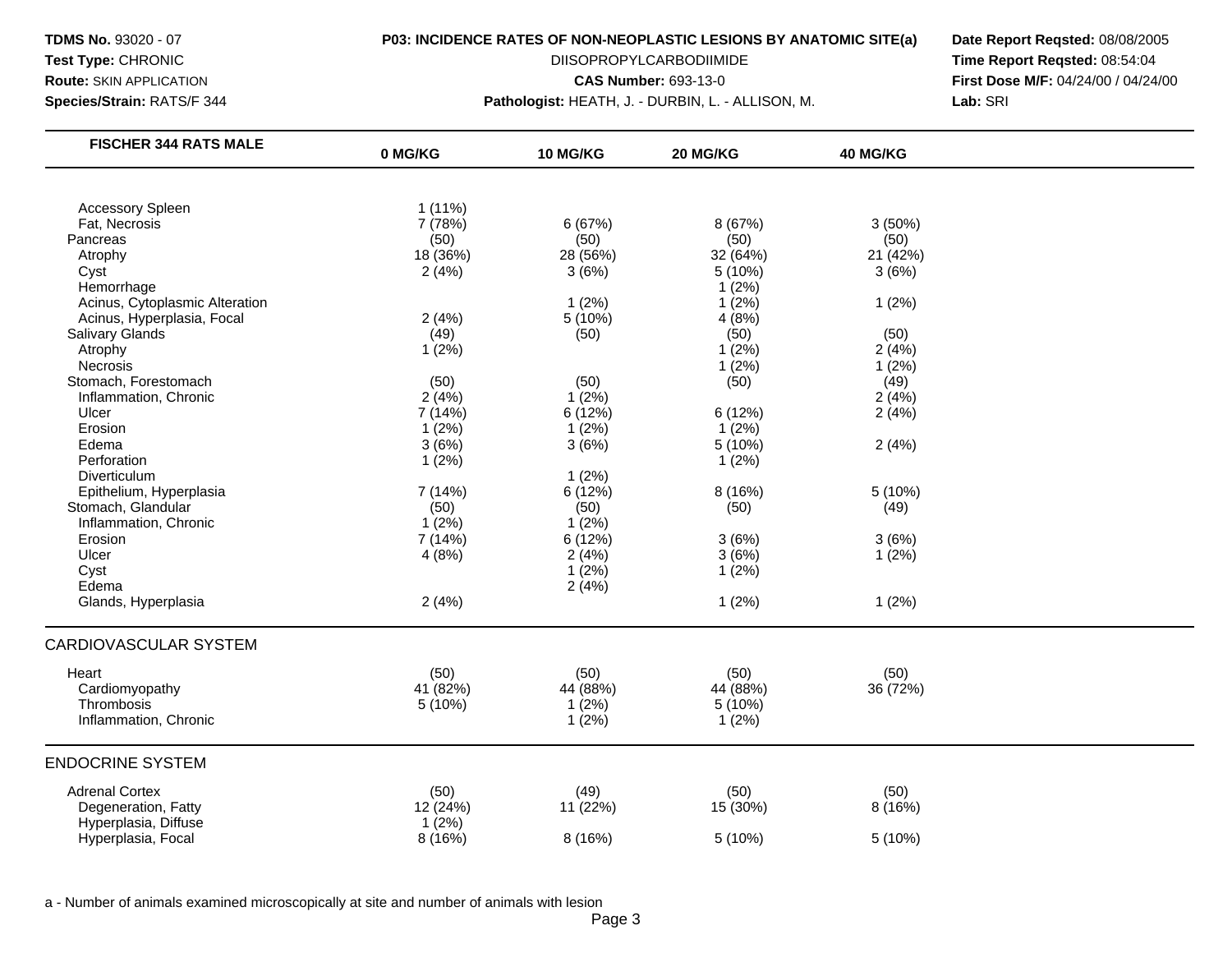**Species/Strain:** RATS/F 344 **Pathologist:** HEATH, J. - DURBIN, L. - ALLISON, M. **Lab:** SRI

**Test Type: CHRONIC CHRONIC** DIISOPROPYLCARBODIIMIDE **Time Report Reqsted:** 08:54:04 **Route:** SKIN APPLICATION **CAS Number: 693-13-0 CAS Number: 693-13-0 First Dose M/F:** 04/24/00 / 04/24/00

| 0 MG/KG  | <b>10 MG/KG</b> | <b>20 MG/KG</b>        | <b>40 MG/KG</b>                          |                                                          |
|----------|-----------------|------------------------|------------------------------------------|----------------------------------------------------------|
|          |                 |                        |                                          |                                                          |
| 17 (34%) | 16 (33%)        | 16 (32%)               |                                          |                                                          |
| 3(6%)    | 2(4%)           | 7 (14%)                | 3(6%)                                    |                                                          |
| (50)     | (48)            |                        |                                          |                                                          |
| 7 (14%)  |                 |                        |                                          |                                                          |
|          |                 |                        |                                          |                                                          |
|          |                 |                        |                                          |                                                          |
| (49)     | (48)            | (49)                   | (48)                                     |                                                          |
|          | 1(2%)           |                        |                                          |                                                          |
|          |                 |                        |                                          |                                                          |
| (50)     |                 |                        |                                          |                                                          |
|          | 4(8%)           | 1 (2%)                 | 2(4%)                                    |                                                          |
| 2(4%)    | 3(6%)           | (2%)                   | 1(2%)                                    |                                                          |
| 3(6%)    | 7 (14%)         | 7 (14%)                | 5(10%)                                   |                                                          |
|          | $1(2\%)$        | 1(2%)                  | 1(2%)                                    |                                                          |
| (50)     | (50)            |                        |                                          |                                                          |
| 1(2%)    |                 |                        | 2(4%)                                    |                                                          |
| 8(16%)   | 12 (24%)        | 3(6%)                  | 3(6%)                                    |                                                          |
| 4(8%)    | 5(10%)          | 2(4%)                  | 3(6%)                                    |                                                          |
| 3(6%)    |                 | 1 (2%)                 |                                          |                                                          |
|          | (50)<br>2(4%)   | 9(19%)<br>(50)<br>(50) | (50)<br>16 (32%)<br>(50)<br>(50)<br>(50) | 9(18%)<br>(50)<br>3(6%)<br>(50)<br>1(2%)<br>(50)<br>(50) |

# GENERAL BODY SYSTEM

None

### GENITAL SYSTEM

| Epididymis                     | (50)     | (50)     | (50)     | (50)     |
|--------------------------------|----------|----------|----------|----------|
| Granuloma Sperm                |          |          |          | 1(2%)    |
| <b>Preputial Gland</b>         | (50)     | (50)     | (50)     | (50)     |
| Inflammation, Chronic          | 18 (36%) | 26 (52%) | 17 (34%) | 9(18%)   |
| Hyperplasia                    | 2(4%)    |          |          | 1(2%)    |
| Cyst                           |          | 2(4%)    | 2(4%)    | 1(2%)    |
| Prostate                       | (50)     | (50)     | (50)     | (50)     |
| Inflammation, Chronic          | 40 (80%) | 32 (64%) | 35 (70%) | 25 (50%) |
| Epithelium, Hyperplasia        | 4(8%)    | 10 (20%) | 2(4%)    | 3(6%)    |
| Testes                         | (50)     | (50)     | (50)     | (50)     |
| Germinal Epithelium, Atrophy   | 12(24%)  | 11 (22%) | 24 (48%) | 14 (28%) |
| Interstitial Cell, Hyperplasia | 6(12%)   | 6(12%)   | 8(16%)   | 8(16%)   |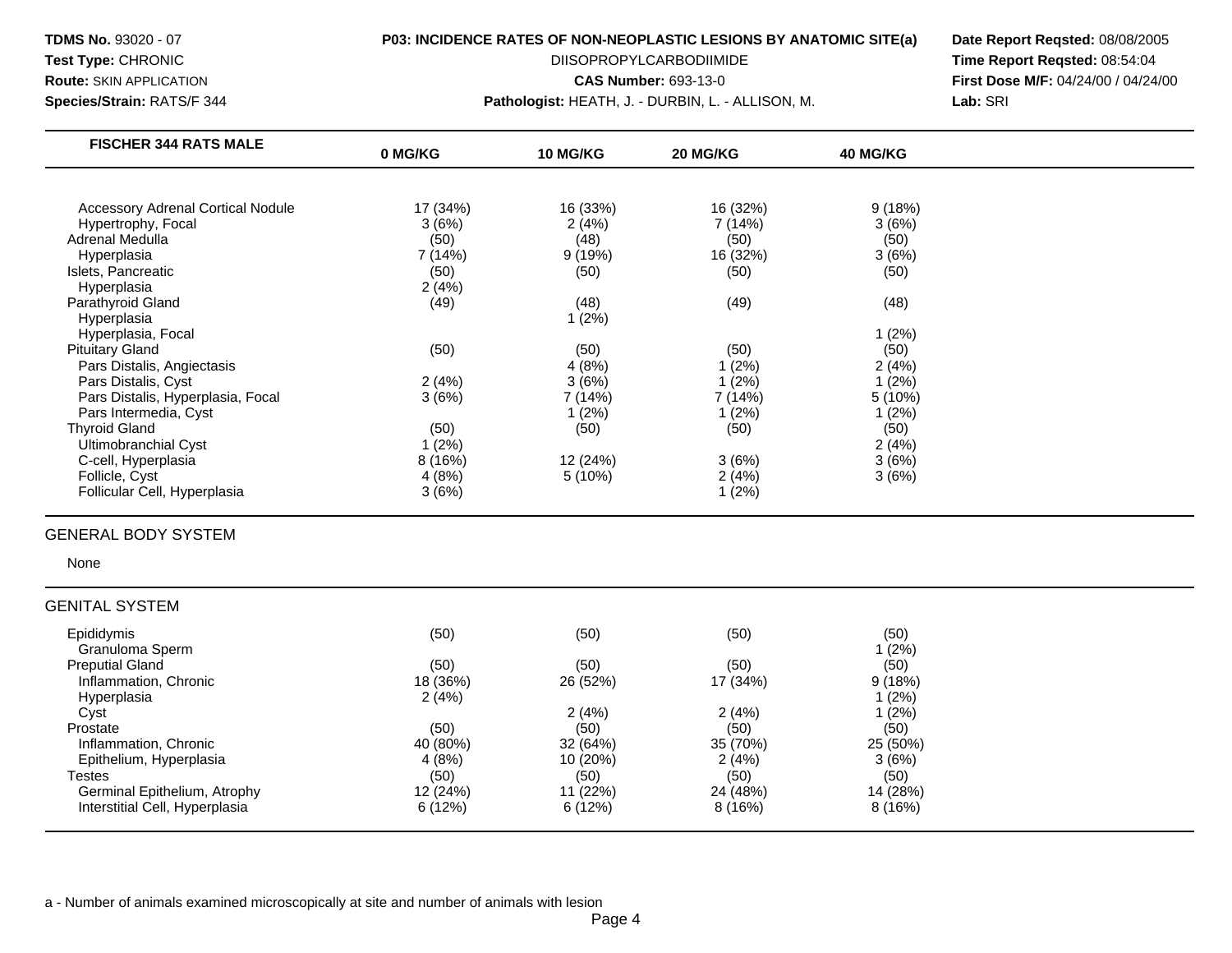**Species/Strain:** RATS/F 344 **Pathologist:** HEATH, J. - DURBIN, L. - ALLISON, M. **Lab:** SRI

**TDMS No.** 93020 - 07 **P03: INCIDENCE RATES OF NON-NEOPLASTIC LESIONS BY ANATOMIC SITE(a) Date Report Reqsted:** 08/08/2005 **Test Type: CHRONIC CHRONIC** DIISOPROPYLCARBODIIMIDE **Time Report Reqsted:** 08:54:04 **Route:** SKIN APPLICATION **CAS Number:** 693-13-0 **First Dose M/F:** 04/24/00 / 04/24/00

| <b>HEMATOPOIETIC SYSTEM</b>                                                   |  |
|-------------------------------------------------------------------------------|--|
| <b>Bone Marrow</b><br>(50)<br>(50)<br>(50)<br>(50)                            |  |
| $1(2\%)$<br>2(4%)<br>Myelofibrosis                                            |  |
| 3(6%)<br>7 (14%)<br>3(6%)<br>Hyperplasia<br>1(2%)                             |  |
| 1(2%)<br>Infiltration Cellular, Histiocyte<br>1(2%)                           |  |
| (18)<br>(16)<br>(13)<br>Lymph Node<br>(14)                                    |  |
| Mediastinal, Ectasia<br>3(17%)<br>1(6%)<br>1(7%)                              |  |
| Mediastinal, Hemorrhage<br>2(11%)<br>1(7%)<br>4 (25%)<br>6(46%)               |  |
| 5 (36%)<br>5(31%)<br>Mediastinal, Hyperplasia, Lymphoid<br>7 (39%)<br>7 (54%) |  |
| Mediastinal, Pigmentation<br>5(31%)<br>2(11%)<br>3(21%)<br>3(23%)             |  |
| Pancreatic, Ectasia<br>1(6%)                                                  |  |
| Pancreatic, Hemorrhage<br>2(11%)<br>2(13%)<br>2(15%)                          |  |
| Pancreatic, Hyperplasia, Lymphoid<br>1(7%)<br>2(13%)                          |  |
| Pancreatic, Pigmentation<br>1(6%)<br>1(7%)<br>3(23%)                          |  |
| Lymph Node, Mandibular<br>(0)<br>(1)<br>(4)<br>(1)                            |  |
| 2(50%)<br>Ectasia                                                             |  |
| Hemorrhage<br>1 (100%)                                                        |  |
| (50)<br>Lymph Node, Mesenteric<br>(50)<br>(50)<br>(50)                        |  |
| 3(6%)<br>10 (20%)<br>11 (22%)<br>6(12%)<br>Hemorrhage                         |  |
| 18 (36%)<br>15 (30%)<br>20 (40%)<br>Hyperplasia, Lymphoid<br>15 (30%)         |  |
| 3(6%)<br>3(6%)<br>1(2%)<br>Ectasia<br>5 (10%)                                 |  |
| 15 (30%)<br>16 (32%)<br>8 (16%)<br>12 (24%)<br>Pigmentation                   |  |
| Spleen<br>(50)<br>(50)<br>(50)<br>(50)                                        |  |
| 10 (20%)<br>9(18%)<br>Hematopoietic Cell Proliferation<br>11 (22%)<br>4(8%)   |  |
| 9(18%)<br>5 (10%)<br>6 (12%)<br>25 (50%)<br>Pigmentation                      |  |
| Fibrosis<br>2(4%)<br>3(6%)<br>2(4%)<br>2(4%)                                  |  |
| 2(4%)<br>1(2%)<br>1(2%)<br>Necrosis<br>1(2%)                                  |  |
| 1(2%)<br>Hemorrhage                                                           |  |
| Lymphoid Follicle, Atrophy<br>1(2%)<br>1(2%)<br>2(4%)                         |  |
| Lymphoid Follicle, Hyperplasia<br>1(2%)<br>1(2%)                              |  |
| (49)<br>(49)<br>Thymus<br>(46)<br>(46)                                        |  |
| Hemorrhage<br>1(2%)<br>5 (10%)                                                |  |
| <b>INTEGUMENTARY SYSTEM</b>                                                   |  |
| <b>Mammary Gland</b><br>(49)<br>(48)<br>(47)<br>(48)                          |  |
| 25 (52%)<br>29 (62%)<br>10 (21%)<br>Hyperplasia<br>31 (63%)                   |  |
| Skin<br>(49)<br>(50)<br>(50)<br>(50)                                          |  |
| $1(2\%)$<br>Inflammation, Chronic<br>5(10%)<br>2(4%)<br>2(4%)                 |  |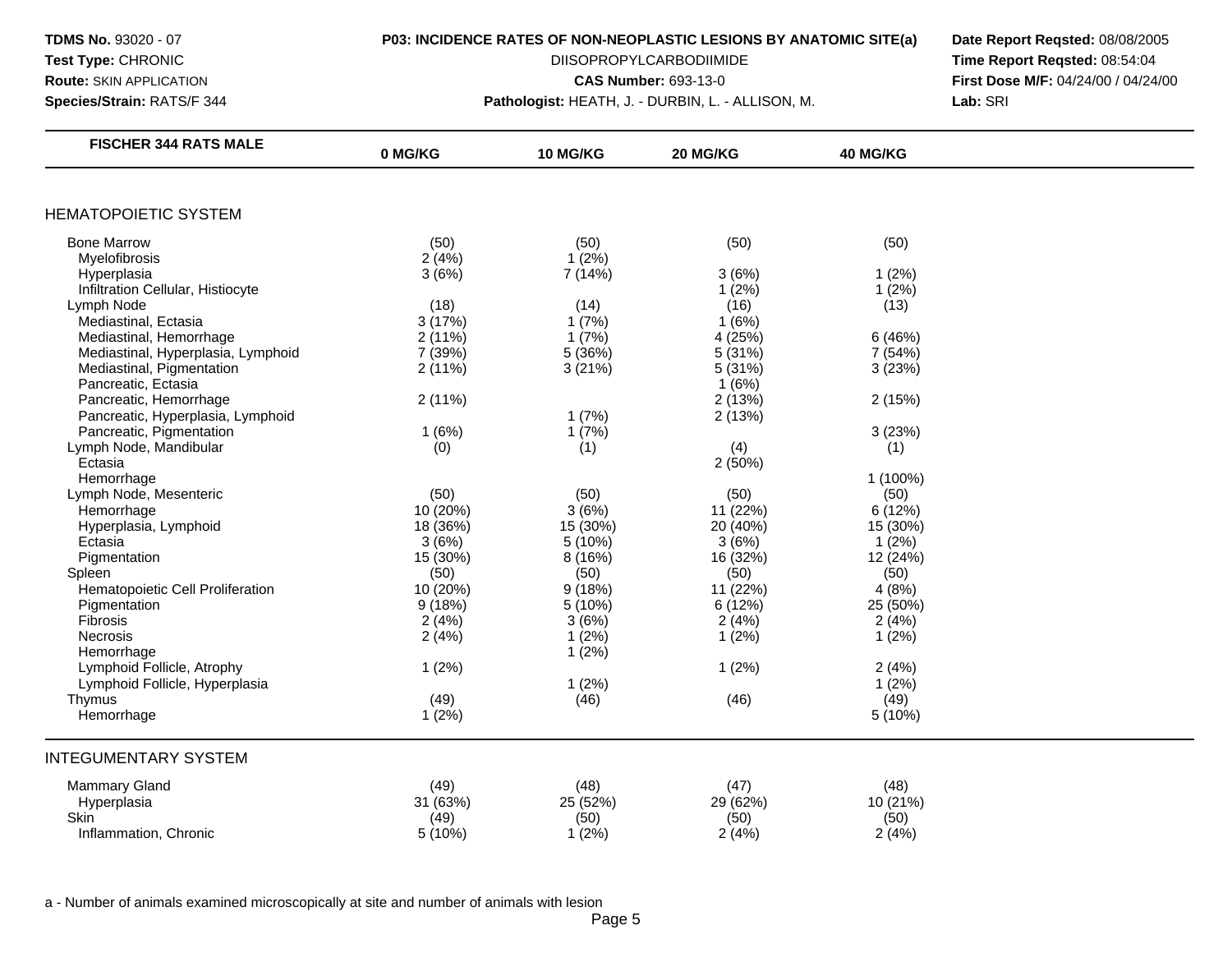**Species/Strain:** RATS/F 344 **Pathologist:** HEATH, J. - DURBIN, L. - ALLISON, M. **Lab:** SRI

**Test Type: CHRONIC CHRONIC** DIISOPROPYLCARBODIIMIDE **Time Report Reqsted:** 08:54:04 **Route:** SKIN APPLICATION **CAS Number: 693-13-0 CAS Number: 693-13-0 First Dose M/F:** 04/24/00 / 04/24/00

| <b>FISCHER 344 RATS MALE</b>                       | 0 MG/KG  | <b>10 MG/KG</b> | 20 MG/KG        | <b>40 MG/KG</b>     |  |
|----------------------------------------------------|----------|-----------------|-----------------|---------------------|--|
|                                                    |          |                 |                 |                     |  |
| Ulcer<br><b>Cyst Epithelial Inclusion</b>          | 4(8%)    | 5(10%)<br>4(8%) | 5(10%)<br>2(4%) | 4(8%)               |  |
| Epidermis, Hyperplasia                             | 9(18%)   | 7 (14%)         | 8 (16%)         | 6(12%)              |  |
| Epidermis, Skin, Site Of Application,              | 1(2%)    | 10 (20%)        | 29 (58%)        | 19 (38%)            |  |
| Hyperplasia                                        |          |                 |                 |                     |  |
| Skin, Site Of Application, Erosion                 |          |                 | 1(2%)           |                     |  |
| Skin, Site Of Application, Inflammation,           |          | 6(12%)          | 12 (24%)        | 11 (22%)            |  |
| Chronic                                            |          |                 |                 |                     |  |
| MUSCULOSKELETAL SYSTEM                             |          |                 |                 |                     |  |
| <b>Bone</b>                                        | (50)     | (50)            | (50)            | (50)                |  |
| Cranium, Osteopetrosis                             |          |                 |                 | 1(2%)               |  |
| Femur, Osteopetrosis                               | 1(2%)    |                 |                 |                     |  |
| NERVOUS SYSTEM                                     |          |                 |                 |                     |  |
| <b>Brain</b>                                       | (50)     | (50)            | (50)            | (50)                |  |
| Compression                                        | 16 (32%) | 10 (20%)        | 15 (30%)        | 4(8%)               |  |
| Hydrocephalus                                      | 7 (14%)  | 1(2%)           | 5 (10%)         | 2(4%)               |  |
| Hemorrhage                                         | 1(2%)    |                 | 3(6%)           | 11 (22%)            |  |
| Gliosis                                            |          |                 | $1(2\%)$        | 2(4%)               |  |
| Arteriole, Necrosis, Fibrinoid<br>Neuron, Necrosis |          | 1(2%)           |                 | 5 (10%)<br>16 (32%) |  |
|                                                    |          |                 |                 |                     |  |
| <b>RESPIRATORY SYSTEM</b>                          |          |                 |                 |                     |  |
| Lung                                               | (50)     | (50)            | (50)            | (50)                |  |
| Infiltration Cellular, Histiocyte                  | 21 (42%) | 19 (38%)        | 21 (42%)        | 12 (24%)            |  |
| Hemorrhage                                         | 6(12%)   | 6(12%)          | 7(14%)          | 17 (34%)            |  |
| Inflammation, Chronic                              | 9(18%)   | 13 (26%)        | 16 (32%)        | 12 (24%)            |  |
| Edema                                              | 2(4%)    | 2(4%)           |                 | 2(4%)               |  |
| Metaplasia, Osseous                                |          | 2(4%)           | 2(4%)           | 1(2%)               |  |
| Alveolar Epithelium, Hyperplasia                   | 10 (20%) | 4(8%)           | 6(12%)          | 6 (12%)             |  |
| Nose                                               | (50)     | (50)            | (50)            | (50)                |  |
| Foreign Body                                       | 13 (26%) | 22 (44%)        | 12 (24%)        | 12 (24%)            |  |
| Inflammation, Chronic                              | 15 (30%) | 22 (44%)        | 13 (26%)        | 11 (22%)            |  |
| Respiratory Epithelium, Hyperplasia                | 11 (22%) | 11 (22%)        | 8(16%)          | 9(18%)              |  |
| Respiratory Epithelium, Metaplasia,                | 2(4%)    |                 |                 | 1(2%)               |  |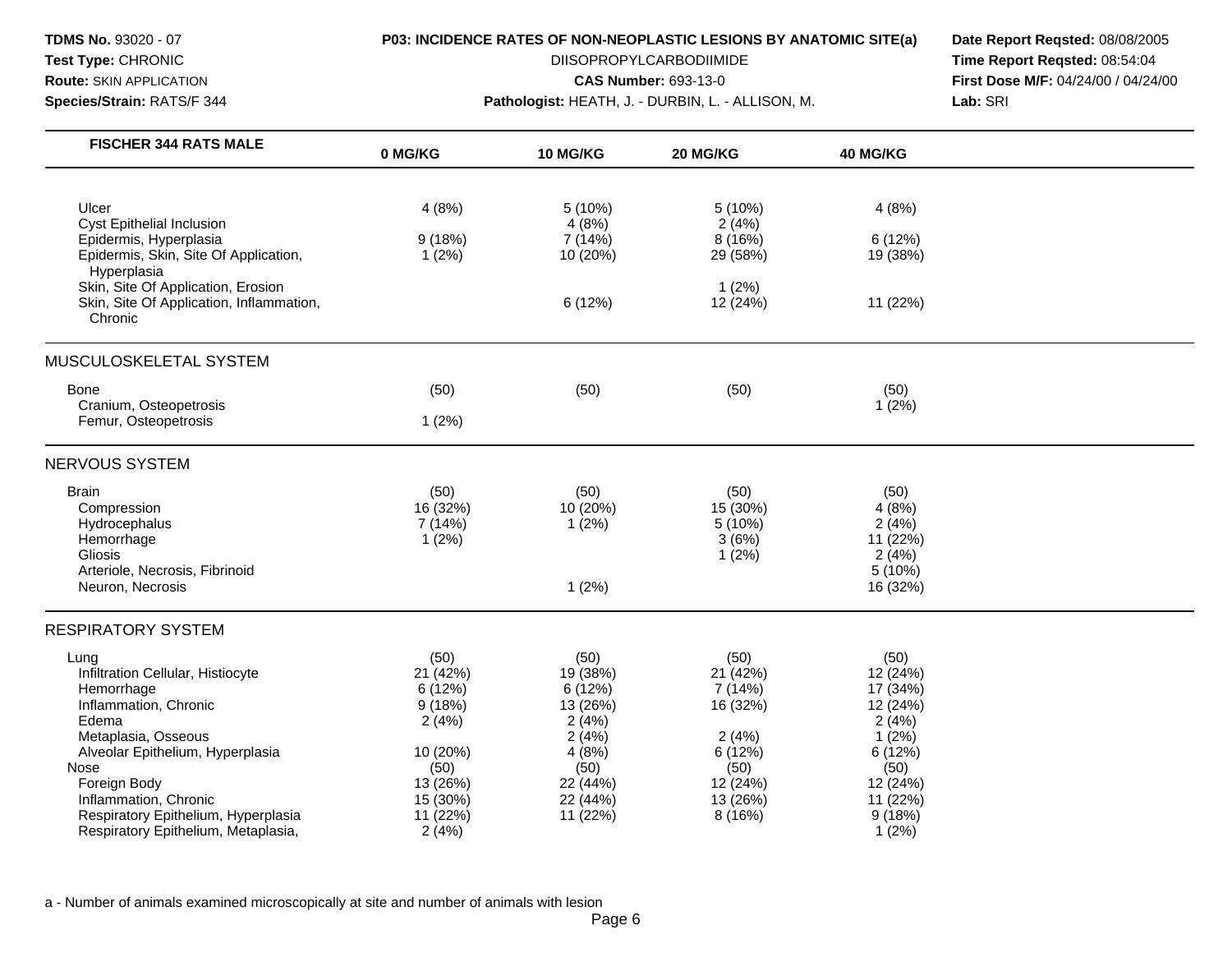| <b>TDMS No. 93020 - 07</b><br>Test Type: CHRONIC<br><b>Route: SKIN APPLICATION</b><br>Species/Strain: RATS/F 344                                                                   | P03: INCIDENCE RATES OF NON-NEOPLASTIC LESIONS BY ANATOMIC SITE(a)<br>Pathologist: HEATH, J. - DURBIN, L. - ALLISON, M. | Date Report Reqsted: 08/08/2005<br>Time Report Reqsted: 08:54:04<br>First Dose M/F: 04/24/00 / 04/24/00<br>Lab: SRI |                                                               |                                                                         |  |
|------------------------------------------------------------------------------------------------------------------------------------------------------------------------------------|-------------------------------------------------------------------------------------------------------------------------|---------------------------------------------------------------------------------------------------------------------|---------------------------------------------------------------|-------------------------------------------------------------------------|--|
| <b>FISCHER 344 RATS MALE</b>                                                                                                                                                       | 0 MG/KG                                                                                                                 | <b>10 MG/KG</b>                                                                                                     | 20 MG/KG                                                      | 40 MG/KG                                                                |  |
| Squamous                                                                                                                                                                           |                                                                                                                         |                                                                                                                     |                                                               |                                                                         |  |
| SPECIAL SENSES SYSTEM                                                                                                                                                              |                                                                                                                         |                                                                                                                     |                                                               |                                                                         |  |
| Eye<br>Cataract<br>Cornea, Hyperplasia<br>Cornea, Inflammation, Chronic<br>Cornea, Ulcer<br>Retina, Degeneration<br>Harderian Gland<br>Inflammation, Chronic<br>Hyperplasia, Focal | (50)<br>4(8%)<br>(50)                                                                                                   | (50)<br>1(2%)<br>1(2%)<br>1(2%)<br>(50)<br>1(2%)<br>1(2%)                                                           | (50)<br>2(4%)<br>1(2%)<br>5 (10%)<br>6 (12%)<br>(50)<br>1(2%) | (50)<br>1(2%)<br>5 (10%)<br>23 (46%)<br>1(2%)<br>3(6%)<br>(50)<br>1(2%) |  |
| <b>URINARY SYSTEM</b>                                                                                                                                                              |                                                                                                                         |                                                                                                                     |                                                               |                                                                         |  |
| Kidney<br>Nephropathy<br>Inflammation, Chronic<br>Cyst<br>Renal Tubule, Accumulation, Hyaline<br><b>Droplet</b><br>Renal Tubule, Dilatation                                        | (50)<br>43 (86%)<br>3(6%)                                                                                               | (50)<br>46 (92%)<br>5(10%)<br>1(2%)<br>1(2%)                                                                        | (50)<br>42 (84%)<br>9(18%)                                    | (50)<br>30 (60%)<br>1(2%)<br>1(2%)<br>1(2%)                             |  |
| Renal Tubule, Hyperplasia<br>Renal Tubule, Necrosis<br>Renal Tubule, Pigmentation<br>Transitional Epithelium, Hyperplasia                                                          | 1(2%)<br>2(4%)<br>2(4%)                                                                                                 | 4(8%)                                                                                                               | 2(4%)<br>1(2%)                                                |                                                                         |  |
| Urethra<br>Angiectasis<br><b>Urinary Bladder</b><br>Hemorrhage<br>Inflammation, Chronic<br>Transitional Epithelium, Hyperplasia                                                    | (0)<br>(50)                                                                                                             | (0)<br>(50)                                                                                                         | (1)<br>1 (100%)<br>(50)<br>1(2%)<br>2(4%)<br>1(2%)            | (0)<br>(49)<br>3(6%)<br>4(8%)                                           |  |

\*\*\* END OF MALE \*\*\*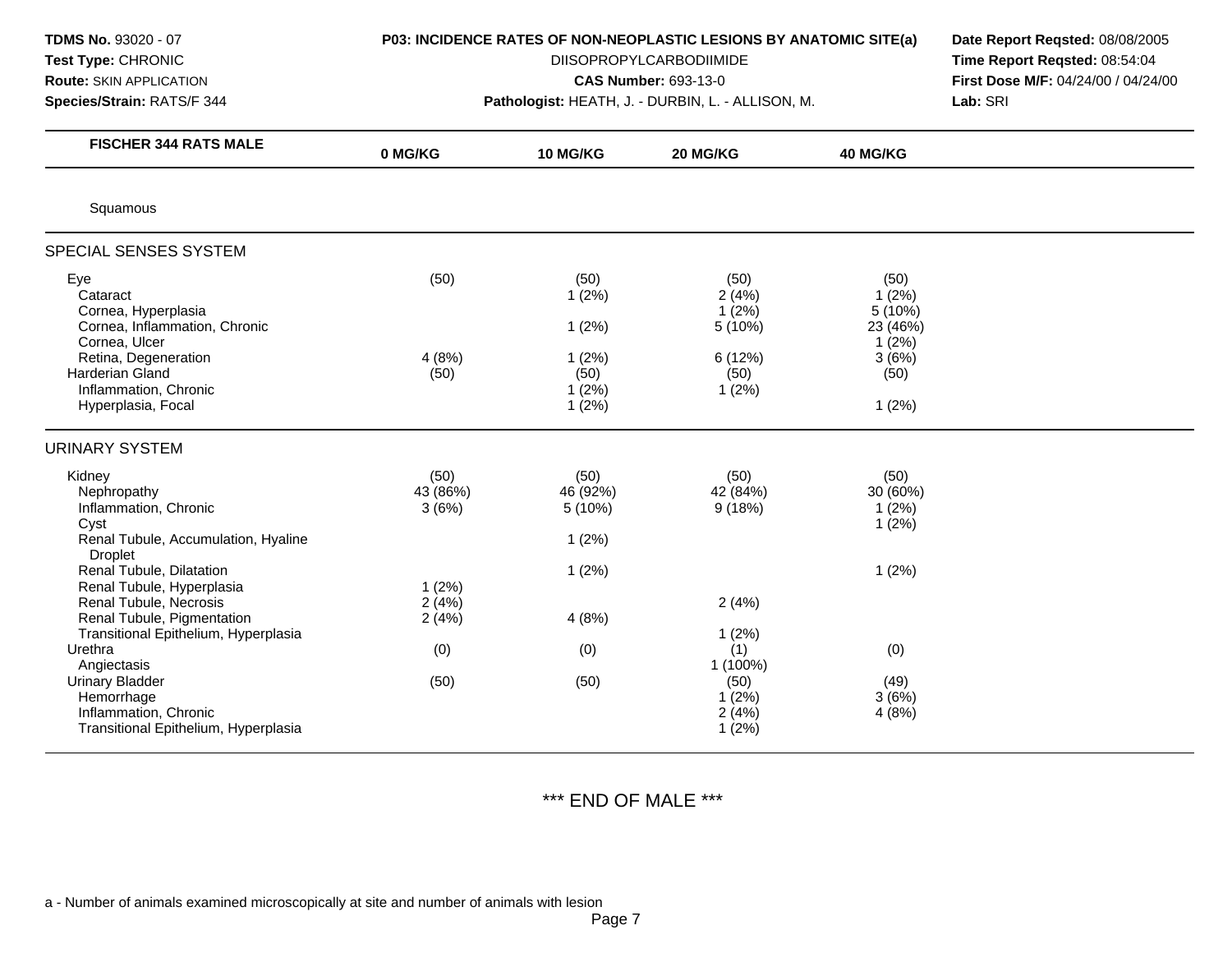**TDMS No.** 93020 - 07 **Test Type:** CHRONIC **Route:** SKIN APPLICATION **Species/Strain:** RATS/F 344

### **P03: INCIDENCE RATES OF NON-NEOPLASTIC LESIONS BY ANATOMIC SITE(a)**

DIISOPROPYLCARBODIIMIDE

**CAS Number:** 693-13-0

**Pathologist:** HEATH, J. - DURBIN, L. - ALLISON, M.

**Date Report Reqsted:** 08/08/2005 **Time Report Reqsted:** 08:54:04 **First Dose M/F:** 04/24/00 / 04/24/00 **Lab:** SRI

| <b>FISCHER 344 RATS FEMALE</b>                    | 0 MG/KG         | <b>10 MG/KG</b> | 20 MG/KG | 40 MG/KG        |  |
|---------------------------------------------------|-----------------|-----------------|----------|-----------------|--|
|                                                   |                 |                 |          |                 |  |
| <b>Disposition Summary</b>                        |                 |                 |          |                 |  |
| <b>Animals Initially in Study</b>                 | 50              | 50              | 50       | 50              |  |
| <b>Early Deaths</b>                               |                 |                 |          |                 |  |
| <b>Moribund Sacrifice</b>                         | 13              | 9               | 10       | 14              |  |
| <b>Natural Death</b>                              | $\overline{7}$  | 9               | 8        | 10              |  |
| <b>Survivors</b>                                  |                 |                 |          |                 |  |
| <b>Terminal Sacrifice</b>                         | 30              | 32              | 32       | 25              |  |
| <b>Other</b>                                      |                 |                 |          | $\mathbf{1}$    |  |
| <b>Animals Examined Microscopically</b>           | 50              | 50              | 50       | 49              |  |
| <b>ALIMENTARY SYSTEM</b>                          |                 |                 |          |                 |  |
| Intestine Large, Cecum                            | (50)            | (50)            | (50)     | (49)            |  |
| Edema                                             | 1(2%)           | 3(6%)           | 1(2%)    | 2(4%)           |  |
| Inflammation, Chronic                             |                 | 1(2%)           |          |                 |  |
| Intestine Large, Rectum                           | (50)            | (48)            | (43)     | (44)            |  |
| Hemorrhage                                        |                 |                 |          | 1(2%)           |  |
| Intestine Small, Duodenum                         | (49)            | (50)            | (50)     | (49)            |  |
| Epithelium, Hyperplasia                           | 1(2%)           |                 |          |                 |  |
| Intestine Small, Jejunum                          | (47)            | (50)            | (50)     | (46)            |  |
| Epithelium, Hyperplasia                           |                 |                 | 1(2%)    |                 |  |
| Liver                                             | (50)            | (50)            | (50)     | (49)            |  |
| <b>Basophilic Focus</b>                           | 42 (84%)        | 43 (86%)        | 45 (90%) | 40 (82%)        |  |
| Infiltration Cellular, Mixed Cell                 | 8 (16%)         | 11 (22%)        | 13 (26%) | 8 (16%)         |  |
| <b>Mixed Cell Focus</b>                           | 3(6%)           | 5(10%)          | 7 (14%)  | 1(2%)           |  |
| Hematopoietic Cell Proliferation                  | $1(2\%)$        |                 | 1(2%)    |                 |  |
| Necrosis, Focal                                   | 5(10%)          | 1(2%)           | 3(6%)    | 4(8%)           |  |
| Eosinophilic Focus                                | 4(8%)           | 3(6%)           | 8 (16%)  | 5 (10%)         |  |
| Clear Cell Focus                                  | 10 (20%)        | 6(12%)          | 4(8%)    | 4(8%)           |  |
| Hepatodiaphragmatic Nodule                        | 11(22%)         | 6 (12%)         | 12 (24%) | 8 (16%)         |  |
| Regeneration                                      | 1(2%)           |                 |          | 2(4%)           |  |
| Hemorrhage                                        |                 | 1(2%)           | 2(4%)    | 1(2%)           |  |
| Cyst                                              |                 |                 | $1(2\%)$ |                 |  |
| Angiectasis                                       |                 |                 | 1(2%)    | 1(2%)           |  |
| Bile Duct, Hyperplasia<br>Centrilobular, Necrosis | 5(10%)<br>1(2%) | 3(6%)           | 2(4%)    | 5(10%)<br>2(4%) |  |
| Hepatocyte, Vacuolization Cytoplasmic             | 5(10%)          | 5 (10%)         | 3(6%)    | 4(8%)           |  |
| Kupffer Cell, Pigmentation                        | 1(2%)           | 1(2%)           |          | 1(2%)           |  |
|                                                   |                 |                 |          |                 |  |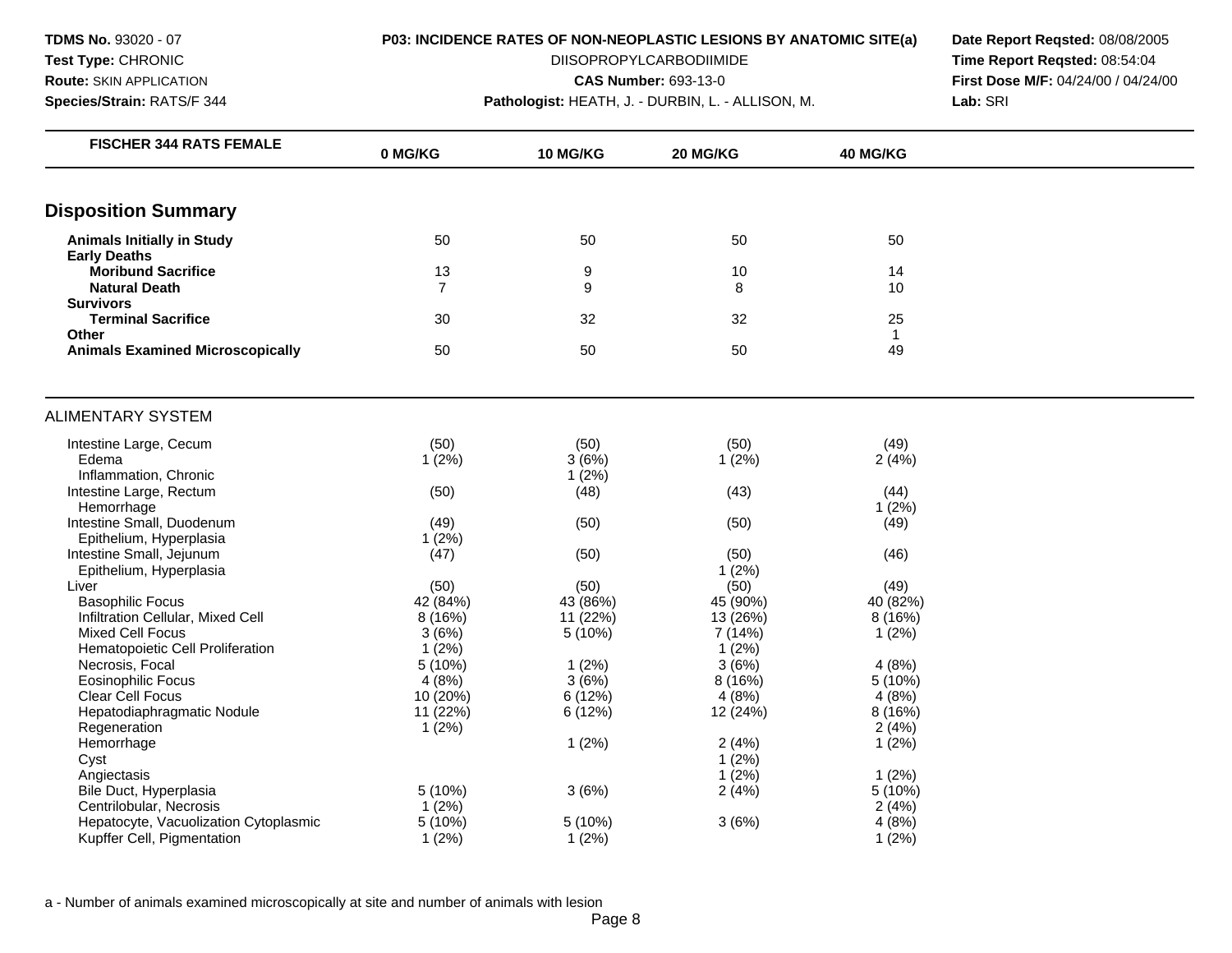**Species/Strain:** RATS/F 344 **Pathologist:** HEATH, J. - DURBIN, L. - ALLISON, M. **Lab:** SRI

**Test Type: CHRONIC CHRONIC** DIISOPROPYLCARBODIIMIDE **Time Report Reqsted:** 08:54:04 **Route:** SKIN APPLICATION **CAS Number: 693-13-0 CAS Number: 693-13-0 First Dose M/F:** 04/24/00 / 04/24/00

| <b>FISCHER 344 RATS FEMALE</b>           | 0 MG/KG   | 10 MG/KG | 20 MG/KG | 40 MG/KG |  |
|------------------------------------------|-----------|----------|----------|----------|--|
|                                          |           |          |          |          |  |
| Mesentery                                | (11)      | (12)     | (9)      | (9)      |  |
| Fat, Necrosis                            | 11 (100%) | 11 (92%) | 8 (89%)  | 9 (100%) |  |
| Oral Mucosa                              | (1)       | (0)      | (2)      | (0)      |  |
| Cyst                                     |           |          | 1 (50%)  |          |  |
| Pancreas                                 | (50)      | (50)     | (50)     | (49)     |  |
| Atrophy                                  | 15 (30%)  | 16 (32%) | 18 (36%) | 19 (39%) |  |
| Cyst                                     | 4(8%)     | 6(12%)   | 5 (10%)  |          |  |
| Necrosis                                 |           |          |          | 1(2%)    |  |
| Acinus, Cytoplasmic Alteration           |           | 1(2%)    | 1(2%)    |          |  |
| Acinus, Hyperplasia, Focal               |           | 1(2%)    | 1(2%)    |          |  |
| Salivary Glands                          | (50)      | (50)     | (50)     | (48)     |  |
| Atrophy                                  | 3(6%)     | $1(2\%)$ | 1(2%)    | 1(2%)    |  |
| Stomach, Forestomach                     | (50)      | (50)     | (50)     | (49)     |  |
| Ulcer                                    | 3(6%)     |          | 1(2%)    | 4(8%)    |  |
| Edema                                    | 2(4%)     |          | $1(2\%)$ | 2(4%)    |  |
| Epithelium, Hyperplasia                  | 4(8%)     |          | 2(4%)    | 2(4%)    |  |
| Stomach, Glandular                       | (50)      | (50)     | (50)     | (49)     |  |
| Erosion                                  | 1(2%)     | $1(2\%)$ | 2(4%)    | 4(8%)    |  |
| Ulcer                                    |           | $1(2\%)$ | 1(2%)    | 1(2%)    |  |
| Edema                                    |           |          | 1(2%)    | 1(2%)    |  |
| Glands, Hyperplasia                      | 1(2%)     |          | 1(2%)    |          |  |
| <b>CARDIOVASCULAR SYSTEM</b>             |           |          |          |          |  |
| Heart                                    | (50)      | (50)     | (50)     | (49)     |  |
| Cardiomyopathy                           | 30 (60%)  | 39 (78%) | 35 (70%) | 31 (63%) |  |
| Thrombosis                               | 1(2%)     | 1(2%)    | 1(2%)    | 1(2%)    |  |
| Inflammation, Chronic                    |           | $1(2\%)$ |          | 1(2%)    |  |
| <b>ENDOCRINE SYSTEM</b>                  |           |          |          |          |  |
| <b>Adrenal Cortex</b>                    | (50)      | (50)     | (50)     | (49)     |  |
| Degeneration, Fatty                      | 20 (40%)  | 15 (30%) | 16 (32%) | 17 (35%) |  |
| Hyperplasia, Focal                       | 3(6%)     |          | 4(8%)    | 5 (10%)  |  |
| Hypertrophy, Focal                       | 10 (20%)  | 10 (20%) | 9(18%)   | 8(16%)   |  |
| <b>Accessory Adrenal Cortical Nodule</b> | 9(18%)    | 6(12%)   | 9(18%)   | 8 (16%)  |  |
| Adrenal Medulla                          | (49)      | (50)     | (50)     | (49)     |  |
| Hyperplasia                              | 5(10%)    | 2(4%)    | 4(8%)    | 2(4%)    |  |
| Islets, Pancreatic                       | (50)      | (50)     | (50)     | (49)     |  |
| Hyperplasia                              | 1(2%)     |          | 2(4%)    |          |  |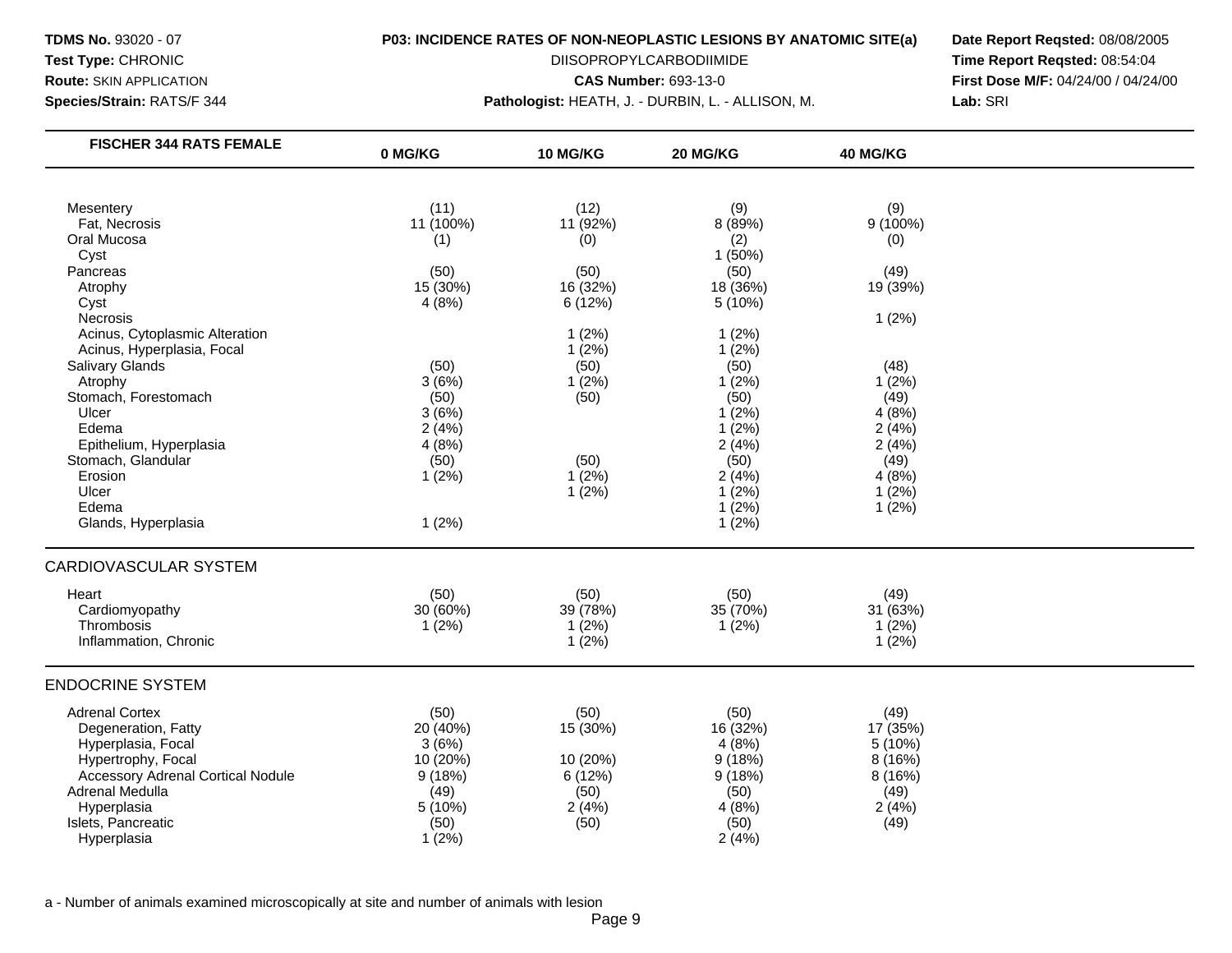**Species/Strain:** RATS/F 344 **Pathologist:** HEATH, J. - DURBIN, L. - ALLISON, M. **Lab:** SRI

**Test Type: CHRONIC CHRONIC** DIISOPROPYLCARBODIIMIDE **Time Report Reqsted:** 08:54:04 **Route:** SKIN APPLICATION **CAS Number:** 693-13-0 **First Dose M/F:** 04/24/00 / 04/24/00

| <b>FISCHER 344 RATS FEMALE</b>    | 0 MG/KG  | <b>10 MG/KG</b> | 20 MG/KG | 40 MG/KG |  |
|-----------------------------------|----------|-----------------|----------|----------|--|
|                                   |          |                 |          |          |  |
| Metaplasia, Hepatocyte            |          | 1(2%)           |          |          |  |
| <b>Pituitary Gland</b>            | (50)     | (50)            | (50)     | (49)     |  |
| Pars Distalis, Angiectasis        | 1(2%)    | 6(12%)          | 4(8%)    | 4(8%)    |  |
| Pars Distalis, Cyst               | 16 (32%) | 6 (12%)         | 15 (30%) | 14 (29%) |  |
| Pars Distalis, Hyperplasia, Focal | 7 (14%)  | 7 (14%)         | 10 (20%) | 11 (22%) |  |
| Pars Intermedia, Angiectasis      |          | 1(2%)           | 2(4%)    | 2(4%)    |  |
| Pars Intermedia, Cyst             | 1(2%)    | (2%)            | 2(4%)    |          |  |
| <b>Thyroid Gland</b>              | (50)     | (50)            | (50)     | (49)     |  |
| Ultimobranchial Cyst              |          |                 |          | 2(4%)    |  |
| C-cell, Hyperplasia               | 17 (34%) | 14 (28%)        | 10 (20%) | 12 (24%) |  |
| Follicle, Cyst                    | 2(4%)    | 2(4%)           | 3(6%)    | 1(2%)    |  |
| Follicular Cell, Hyperplasia      | 1(2%)    |                 | 1(2%)    | 1(2%)    |  |
|                                   |          |                 |          |          |  |
| <b>GENERAL BODY SYSTEM</b>        |          |                 |          |          |  |
| None                              |          |                 |          |          |  |

# GENITAL SYSTEM

| <b>Clitoral Gland</b><br>Inflammation, Chronic<br>Cyst<br>Hyperplasia<br>Ovary<br>Cyst<br>Angiectasis<br>Corpus Luteum, Hyperplasia<br><b>Uterus</b><br>Endometrium, Hyperplasia, Cystic<br>Vagina<br>Inflammation, Chronic<br>Cyst | (50)<br>13 (26%)<br>1(2%)<br>(50)<br>11 (22%)<br>1(2%)<br>1(2%)<br>(50)<br>4(8%)<br>(6)<br>1(17%)<br>1(17%) | (49)<br>2(4%)<br>3(6%)<br>2(4%)<br>(50)<br>8(16%)<br>(50)<br>10 (20%)<br>(6)<br>1(17%) | (50)<br>10 (20%)<br>$(2\%)$<br>2(4%)<br>(50)<br>9(18%)<br>(50)<br>5 (10%)<br>(5) | (49)<br>3(6%)<br>3(6%)<br>(49)<br>6(12%)<br>(49)<br>9(18%)<br>(11) |  |
|-------------------------------------------------------------------------------------------------------------------------------------------------------------------------------------------------------------------------------------|-------------------------------------------------------------------------------------------------------------|----------------------------------------------------------------------------------------|----------------------------------------------------------------------------------|--------------------------------------------------------------------|--|
| <b>HEMATOPOIETIC SYSTEM</b>                                                                                                                                                                                                         |                                                                                                             |                                                                                        |                                                                                  |                                                                    |  |
| <b>Bone Marrow</b><br>Hyperplasia<br>Myelofibrosis<br>Infiltration Cellular, Histiocyte                                                                                                                                             | (50)<br>6(12%)                                                                                              | (50)<br>8(16%)<br>1(2%)                                                                | (50)<br>3(6%)<br>2(4%)                                                           | (49)<br>6(12%)<br>2(4%)<br>2(4%)                                   |  |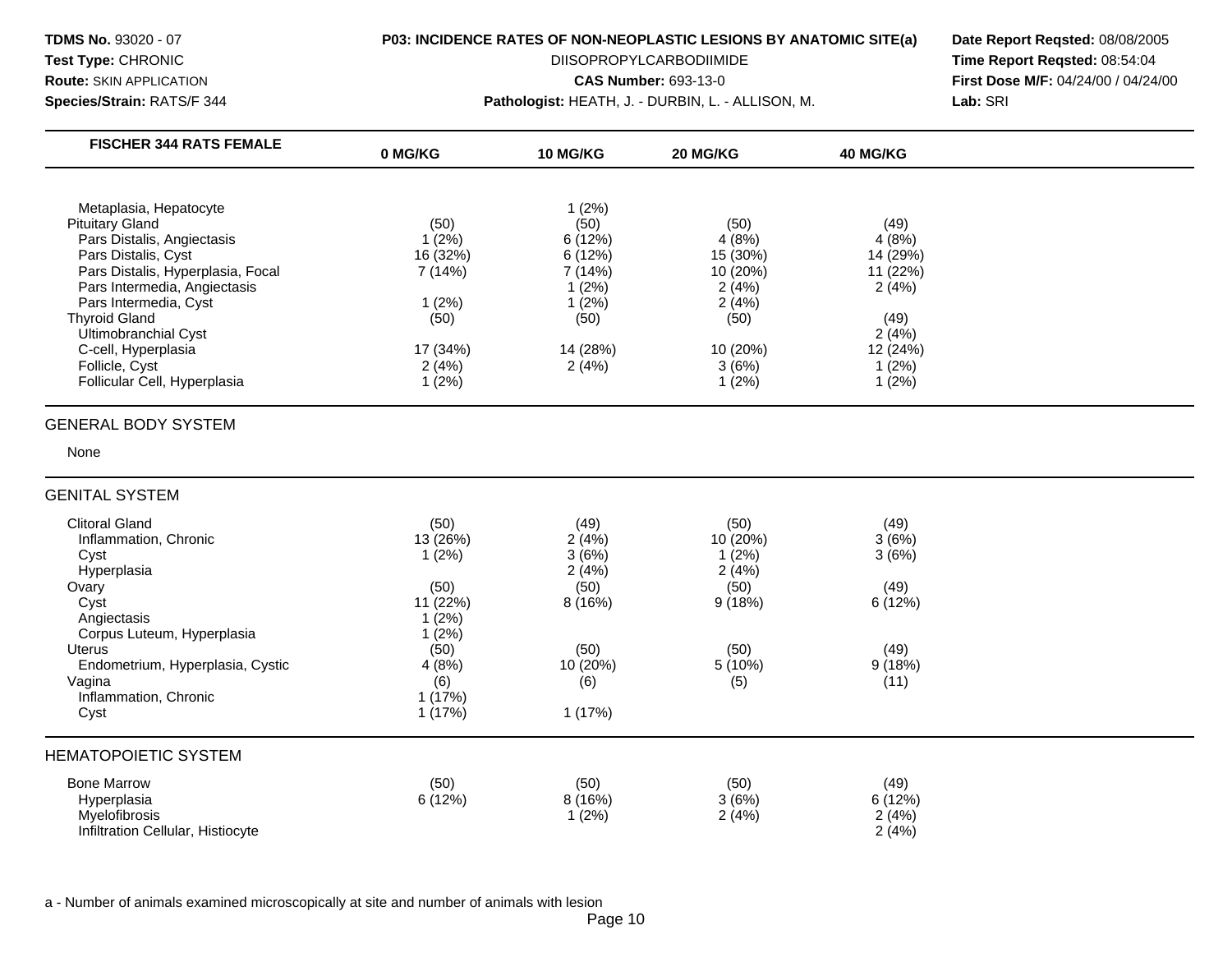**Species/Strain:** RATS/F 344 **Pathologist:** HEATH, J. - DURBIN, L. - ALLISON, M. **Lab:** SRI

**Test Type: CHRONIC CHRONIC** DIISOPROPYLCARBODIIMIDE **Time Report Reqsted:** 08:54:04 **Route:** SKIN APPLICATION **CAS Number:** 693-13-0 **First Dose M/F:** 04/24/00 / 04/24/00

| <b>FISCHER 344 RATS FEMALE</b>       | 0 MG/KG  | 10 MG/KG  | 20 MG/KG | 40 MG/KG |  |
|--------------------------------------|----------|-----------|----------|----------|--|
|                                      |          |           |          |          |  |
| Lymph Node                           | (13)     | (10)      | (14)     | (8)      |  |
| Deep Cervical, Hemorrhage            |          | $1(10\%)$ |          |          |  |
| Deep Cervical, Hyperplasia, Lymphoid |          | $1(10\%)$ |          |          |  |
| Deep Cervical, Pigmentation          |          | $1(10\%)$ |          |          |  |
| Mediastinal, Ectasia                 |          |           | 1(7%)    |          |  |
| Mediastinal, Hemorrhage              | 4 (31%)  | 4 (40%)   | 4 (29%)  | 3(38%)   |  |
| Mediastinal, Hyperplasia, Lymphoid   | 3(23%)   | 5 (50%)   | 7 (50%)  |          |  |
| Mediastinal, Pigmentation            | 6 (46%)  | 6(60%)    | 9(64%)   | 2(25%)   |  |
| Pancreatic, Hemorrhage               | 1(8%)    | 3(30%)    | 1(7%)    | 1(13%)   |  |
| Pancreatic, Hyperplasia, Lymphoid    |          | $1(10\%)$ |          |          |  |
| Pancreatic, Pigmentation             | 1(8%)    | 2(20%)    | 1(7%)    | 1 (13%)  |  |
| Lymph Node, Mandibular               | (3)      | (7)       | (1)      | (2)      |  |
| Ectasia                              | 1(33%)   | 4 (57%)   |          | 1(50%)   |  |
| Hyperplasia, Lymphoid                | 1(33%)   |           |          |          |  |
| Pigmentation                         | 1(33%)   | 1(14%)    |          |          |  |
| Lymph Node, Mesenteric               | (50)     | (50)      | (50)     | (48)     |  |
| Pigmentation                         | 25 (50%) | 24 (48%)  | 27 (54%) | 17 (35%) |  |
| Hemorrhage                           | 11(22%)  | 11 (22%)  | 6(12%)   | 5(10%)   |  |
| Hyperplasia, Lymphoid                | 16 (32%) | 20 (40%)  | 12 (24%) | 11 (23%) |  |
| Ectasia                              |          | 1(2%)     |          | 1(2%)    |  |
| Necrosis                             |          |           |          | 1(2%)    |  |
| Spleen                               | (50)     | (50)      | (50)     | (49)     |  |
| Pigmentation                         | 10 (20%) | 16 (32%)  | 13 (26%) | 16 (33%) |  |
| Hematopoietic Cell Proliferation     | 21 (42%) | 29 (58%)  | 29 (58%) | 20 (41%) |  |
| Necrosis                             | 1(2%)    | 1(2%)     | 2(4%)    |          |  |
| Fibrosis                             |          | 1(2%)     |          | 2(4%)    |  |
| Hemorrhage                           |          |           |          | 2(4%)    |  |
| Hyperplasia, Reticulum Cell          |          |           |          | 1(2%)    |  |
| Lymphoid Follicle, Atrophy           |          | 2(4%)     |          | 1(2%)    |  |
| Lymphoid Follicle, Hyperplasia       | 1(2%)    |           | 3(6%)    | 1(2%)    |  |
| Thymus                               | (50)     | (48)      | (49)     | (46)     |  |
| Hyperplasia, Lymphoid                | 1(2%)    | 2(4%)     | 1(2%)    | 1(2%)    |  |
| Hemorrhage                           | 2(4%)    | 2(4%)     | 1(2%)    | 1(2%)    |  |
| <b>INTEGUMENTARY SYSTEM</b>          |          |           |          |          |  |
| Mammary Gland                        | (50)     | (50)      | (50)     | (48)     |  |
| Hyperplasia                          | 45 (90%) | 46 (92%)  | 45 (90%) | 41 (85%) |  |
| Skin                                 | (50)     | (50)      | (50)     | (49)     |  |
| Inflammation, Chronic                | 2(4%)    | 1(2%)     |          |          |  |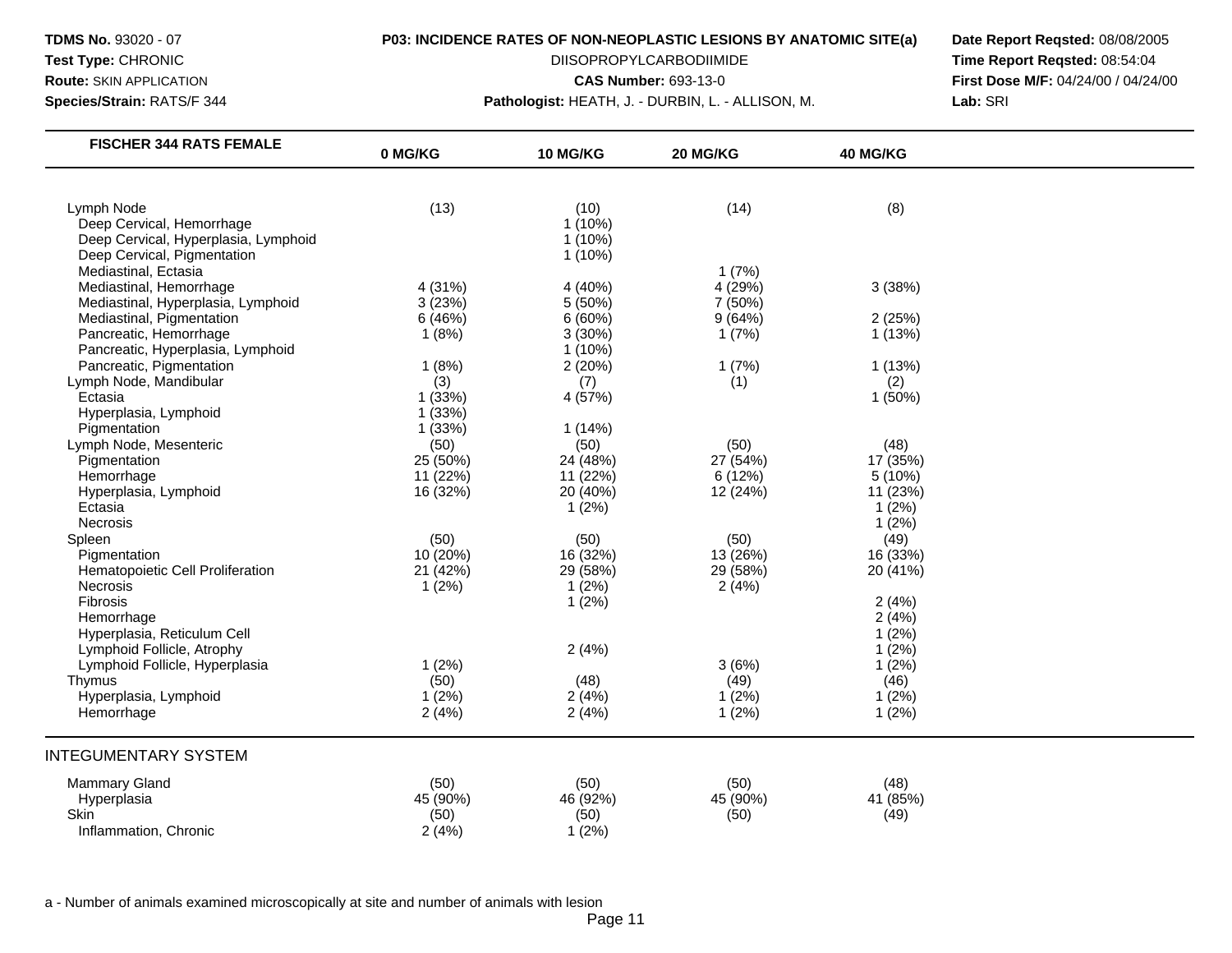| <b>TDMS No. 93020 - 07</b><br>Test Type: CHRONIC<br><b>Route: SKIN APPLICATION</b><br>Species/Strain: RATS/F 344                                                                                                                                                                                                               | <b>P03: INCIDENCE RATES OF NON-NEOPLASTIC LESIONS BY ANATOMIC SITE(a)</b><br>Pathologist: HEATH, J. - DURBIN, L. - ALLISON, M. | Date Report Regsted: 08/08/2005<br>Time Report Regsted: 08:54:04<br><b>First Dose M/F: 04/24/00 / 04/24/00</b><br>Lab: SRI |                                                                                                                              |                                                                                                                    |  |
|--------------------------------------------------------------------------------------------------------------------------------------------------------------------------------------------------------------------------------------------------------------------------------------------------------------------------------|--------------------------------------------------------------------------------------------------------------------------------|----------------------------------------------------------------------------------------------------------------------------|------------------------------------------------------------------------------------------------------------------------------|--------------------------------------------------------------------------------------------------------------------|--|
| <b>FISCHER 344 RATS FEMALE</b>                                                                                                                                                                                                                                                                                                 | 0 MG/KG                                                                                                                        | <b>10 MG/KG</b>                                                                                                            | 20 MG/KG                                                                                                                     | 40 MG/KG                                                                                                           |  |
| <b>Cyst Epithelial Inclusion</b><br>Ulcer<br>Epidermis, Skin, Site Of Application,<br>Hyperplasia<br>Epidermis, Hyperplasia<br>Skin, Site Of Application, Inflammation,                                                                                                                                                        | 1(2%)<br>2(4%)                                                                                                                 | 1(2%)<br>5(10%)<br>2(4%)                                                                                                   | $1(2\%)$<br>16 (32%)<br>2(4%)<br>3(6%)                                                                                       | 21 (43%)<br>1(2%)<br>10 (20%)                                                                                      |  |
| Chronic<br>MUSCULOSKELETAL SYSTEM<br>None                                                                                                                                                                                                                                                                                      |                                                                                                                                |                                                                                                                            |                                                                                                                              |                                                                                                                    |  |
| <b>NERVOUS SYSTEM</b><br><b>Brain</b><br>Compression<br><b>Hydrocephalus</b><br>Necrosis<br><b>Gliosis</b><br>Hemorrhage<br>Angiectasis                                                                                                                                                                                        | (50)<br>14 (28%)<br>2(4%)<br>2(4%)<br>1(2%)<br>$1(2\%)$<br>1(2%)                                                               | (50)<br>13 (26%)<br>8(16%)<br>1(2%)<br>1(2%)<br>8 (16%)                                                                    | (50)<br>14 (28%)<br>1(2%)<br>2(4%)<br>2(4%)<br>1(2%)                                                                         | (49)<br>13 (27%)<br>2(4%)                                                                                          |  |
| <b>RESPIRATORY SYSTEM</b><br>Lung<br>Inflammation, Chronic<br>Infiltration Cellular, Histiocyte<br>Hemorrhage<br>Metaplasia, Squamous<br>Edema<br>Metaplasia, Osseous<br>Emphysema<br>Pigmentation<br>Alveolar Epithelium, Hyperplasia<br>Nose<br>Foreign Body<br>Inflammation, Chronic<br>Respiratory Epithelium, Hyperplasia | (50)<br>10 (20%)<br>22 (44%)<br>8 (16%)<br>1(2%)<br>4(8%)<br>3(6%)<br>(50)<br>5(10%)<br>6 (12%)<br>4 (8%)                      | (50)<br>22 (44%)<br>26 (52%)<br>14 (28%)<br>4(8%)<br>4(8%)<br>(50)<br>1(2%)<br>$1(2\%)$                                    | (50)<br>19 (38%)<br>30 (60%)<br>9(18%)<br>$1(2\%)$<br>3(6%)<br>2(4%)<br>1(2%)<br>10 (20%)<br>(50)<br>2(4%)<br>2(4%)<br>2(4%) | (49)<br>10 (20%)<br>27 (55%)<br>13 (27%)<br>2(4%)<br>1(2%)<br>1(2%)<br>$1(2\%)$<br>(49)<br>3(6%)<br>3(6%)<br>1(2%) |  |